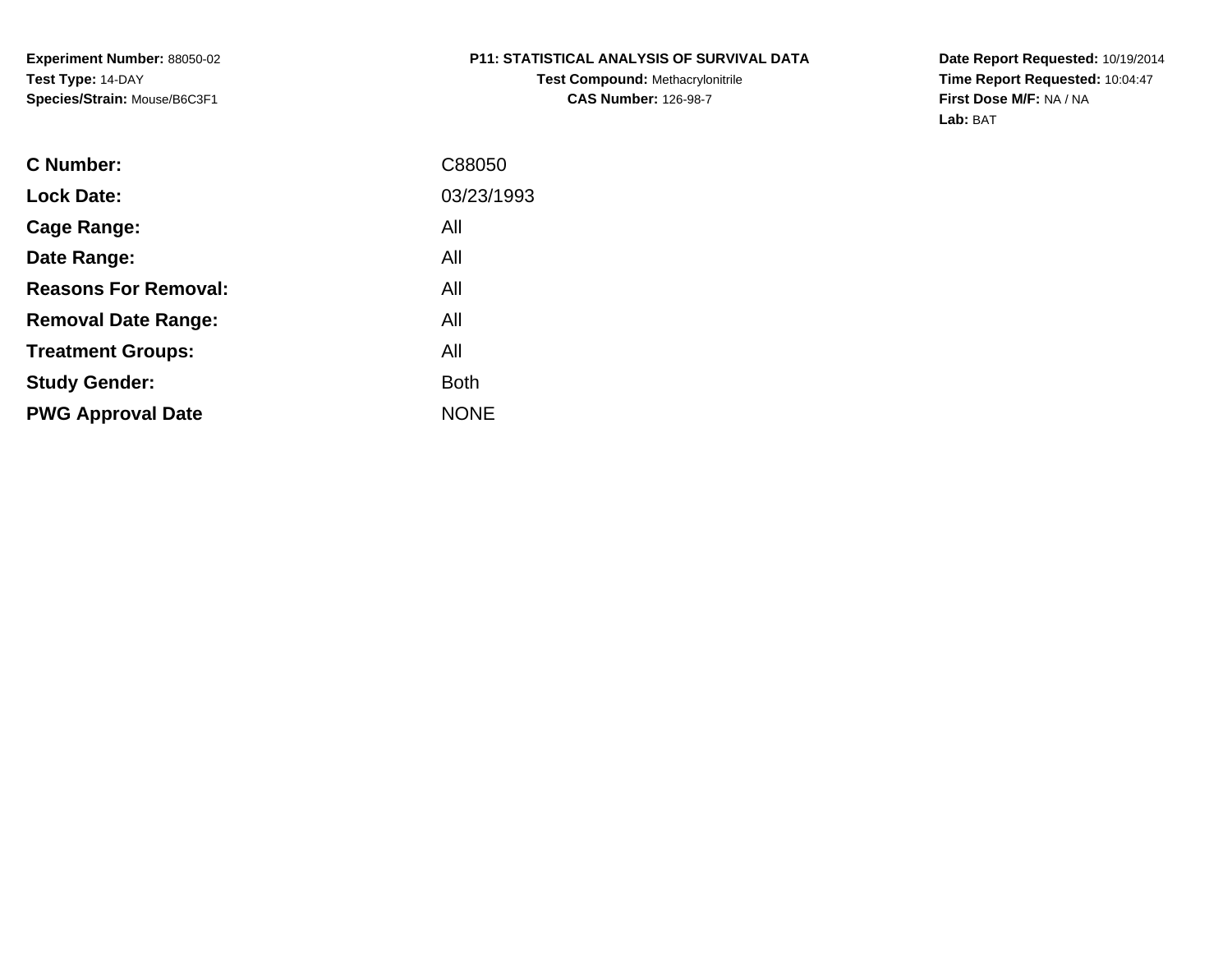**Test Compound:** Methacrylonitrile**CAS Number:** 126-98-7

**Date Report Requested:** 10/19/2014**Time Report Requested:** 10:04:47**First Dose M/F:** NA / NA**Lab:** BAT

# **Male MOUSE FIRST TERMINAL SACRIFICE AT 15 DAYS**

| UNCENSORED DEATHS 0 | CENSORED DEATHS 0 | <b>TERMINAL 5</b> |                                  |
|---------------------|-------------------|-------------------|----------------------------------|
|                     |                   |                   |                                  |
|                     |                   |                   |                                  |
|                     |                   |                   |                                  |
|                     |                   |                   |                                  |
|                     |                   |                   |                                  |
| UNCENSORED DEATHS 1 | CENSORED DEATHS 0 | <b>TERMINAL 4</b> |                                  |
|                     |                   |                   |                                  |
|                     |                   |                   |                                  |
|                     |                   |                   |                                  |
|                     |                   |                   |                                  |
|                     |                   |                   |                                  |
| UNCENSORED DEATHS 0 | CENSORED DEATHS 0 | <b>TERMINAL 5</b> |                                  |
|                     |                   |                   |                                  |
|                     |                   |                   |                                  |
|                     |                   |                   |                                  |
|                     |                   |                   |                                  |
|                     |                   |                   |                                  |
| UNCENSORED DEATHS 0 | CENSORED DEATHS 0 | <b>TERMINAL 5</b> |                                  |
|                     |                   |                   |                                  |
|                     |                   |                   |                                  |
|                     |                   |                   |                                  |
|                     |                   |                   |                                  |
|                     |                   |                   | INDIVIDUAL SURVIVAL TIMES (DAYS) |

(A) FIRST TERMINAL SACRIFICE

(B) THE FIRST ENTRY IS THE TREND TEST (TARONE, 1975) RESULT. SUBSEQUENT ENTRIES ARE THE RESULTS OF PAIRWISE TESTS (COX, 1972). NEGATIVE TRENDS ARE INDICATED BY "N".

(C) MEAN OF ALL UNCENSORED DEATHS PRIOR TO TERMINAL SACRIFICE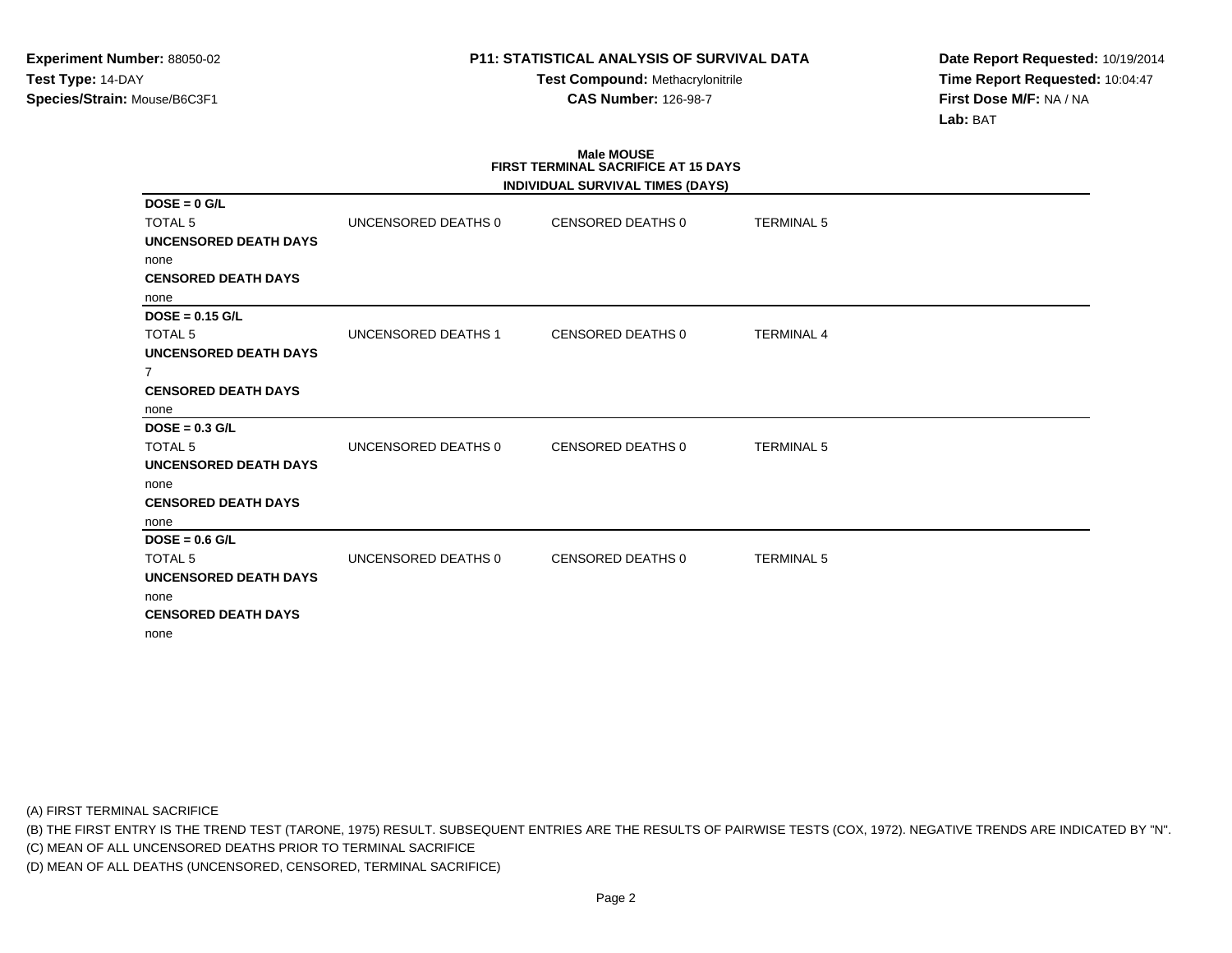**Test Compound:** Methacrylonitrile**CAS Number:** 126-98-7

**Date Report Requested:** 10/19/2014**Time Report Requested:** 10:04:47**First Dose M/F:** NA / NA**Lab:** BAT

### **Male MOUSE FIRST TERMINAL SACRIFICE AT 15 DAYSINDIVIDUAL SURVIVAL TIMES (DAYS)**

| $DOSE = 1.2 G/L$           |                     |                   |                   |
|----------------------------|---------------------|-------------------|-------------------|
| TOTAL 5                    | UNCENSORED DEATHS 1 | CENSORED DEATHS 0 | <b>TERMINAL 4</b> |
| UNCENSORED DEATH DAYS      |                     |                   |                   |
| $\overline{4}$             |                     |                   |                   |
| <b>CENSORED DEATH DAYS</b> |                     |                   |                   |
| none                       |                     |                   |                   |
|                            |                     |                   |                   |
| $DOSE = 2.4$ G/L           |                     |                   |                   |
| TOTAL 5                    | UNCENSORED DEATHS 1 | CENSORED DEATHS 0 | <b>TERMINAL 4</b> |
| UNCENSORED DEATH DAYS      |                     |                   |                   |
| 2                          |                     |                   |                   |
| <b>CENSORED DEATH DAYS</b> |                     |                   |                   |

(A) FIRST TERMINAL SACRIFICE

(B) THE FIRST ENTRY IS THE TREND TEST (TARONE, 1975) RESULT. SUBSEQUENT ENTRIES ARE THE RESULTS OF PAIRWISE TESTS (COX, 1972). NEGATIVE TRENDS ARE INDICATED BY "N".

(C) MEAN OF ALL UNCENSORED DEATHS PRIOR TO TERMINAL SACRIFICE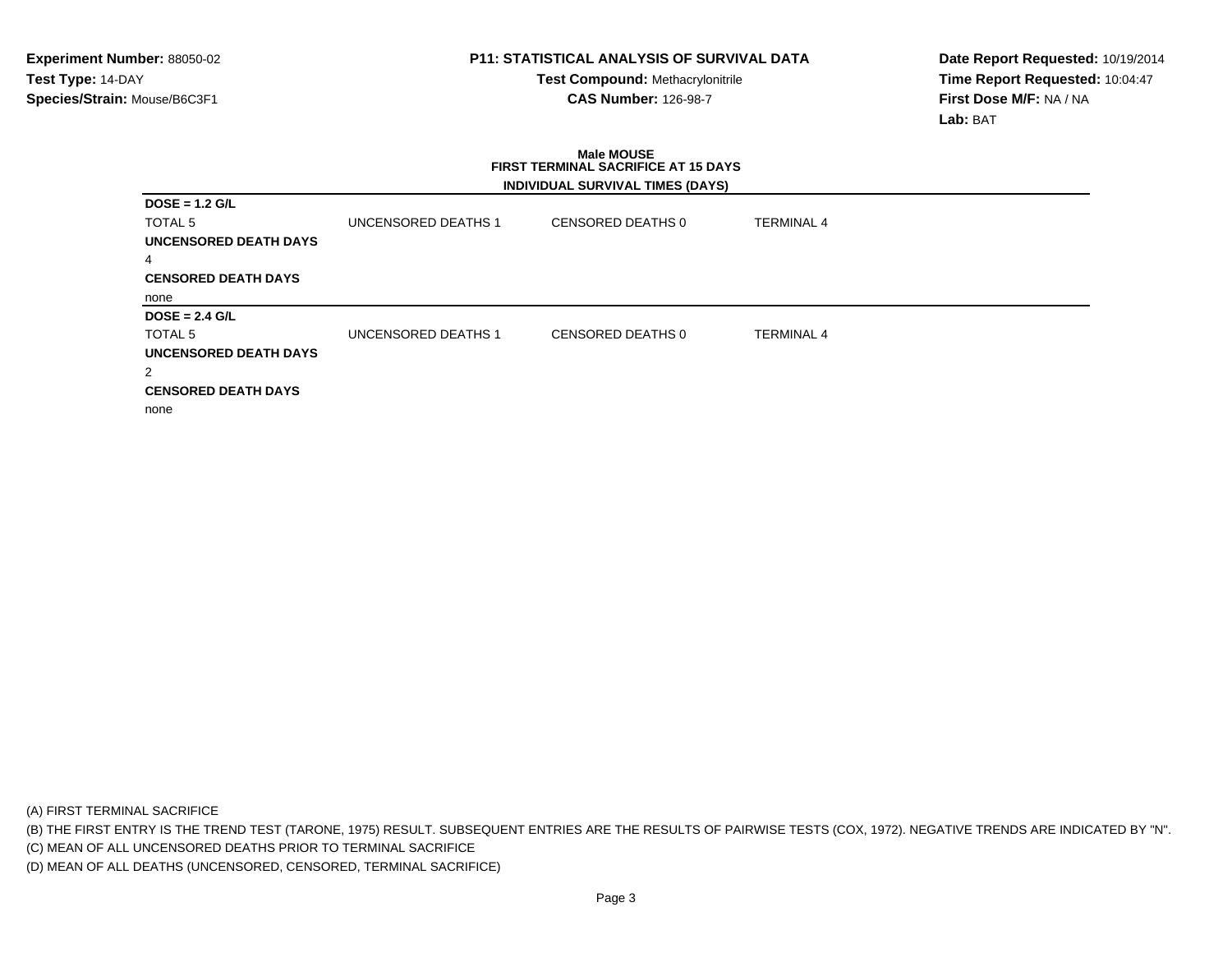**Test Compound:** Methacrylonitrile**CAS Number:** 126-98-7

**Date Report Requested:** 10/19/2014**Time Report Requested:** 10:04:47**First Dose M/F:** NA / NA**Lab:** BAT

### **Male MOUSEFIRST TERMINAL SACRIFICE AT 15 DAYS**

### **KAPLAN-MEIER SURVIVAL PROBABILITY ESTIMATES (%)**

| <b>DOSE</b> | TIME (DAYS) |       |       |       |       |       |       |       |       |       |
|-------------|-------------|-------|-------|-------|-------|-------|-------|-------|-------|-------|
|             |             |       | 6     |       | 10    | 12    | 14    | 16    | 18    | 15(A) |
| $0$ G/L     | 100.0       | 100.0 | 100.0 | 100.0 | 100.0 | 100.0 | 100.0 | 100.0 | 100.0 | 100.0 |
| $0.15$ G/L  | 100.0       | 100.0 | 100.0 | 80.0  | 80.0  | 80.0  | 80.0  | 80.0  | 80.0  | 80.0  |
| 0.3 G/L     | 100.0       | 100.0 | 100.0 | 100.0 | 100.0 | 100.0 | 100.0 | 100.0 | 100.0 | 100.0 |
| $0.6$ G/L   | 100.0       | 100.0 | 100.0 | 100.0 | 100.0 | 100.0 | 100.0 | 100.0 | 100.0 | 100.0 |
| 1.2 G/L     | 100.0       | 80.0  | 80.0  | 80.0  | 80.0  | 80.0  | 80.0  | 80.0  | 80.0  | 80.0  |
| 2.4 G/L     | 80.0        | 80.0  | 80.0  | 80.0  | 80.0  | 80.0  | 80.0  | 80.0  | 80.0  | 80.0  |

(A) FIRST TERMINAL SACRIFICE

(B) THE FIRST ENTRY IS THE TREND TEST (TARONE, 1975) RESULT. SUBSEQUENT ENTRIES ARE THE RESULTS OF PAIRWISE TESTS (COX, 1972). NEGATIVE TRENDS ARE INDICATED BY "N".

(C) MEAN OF ALL UNCENSORED DEATHS PRIOR TO TERMINAL SACRIFICE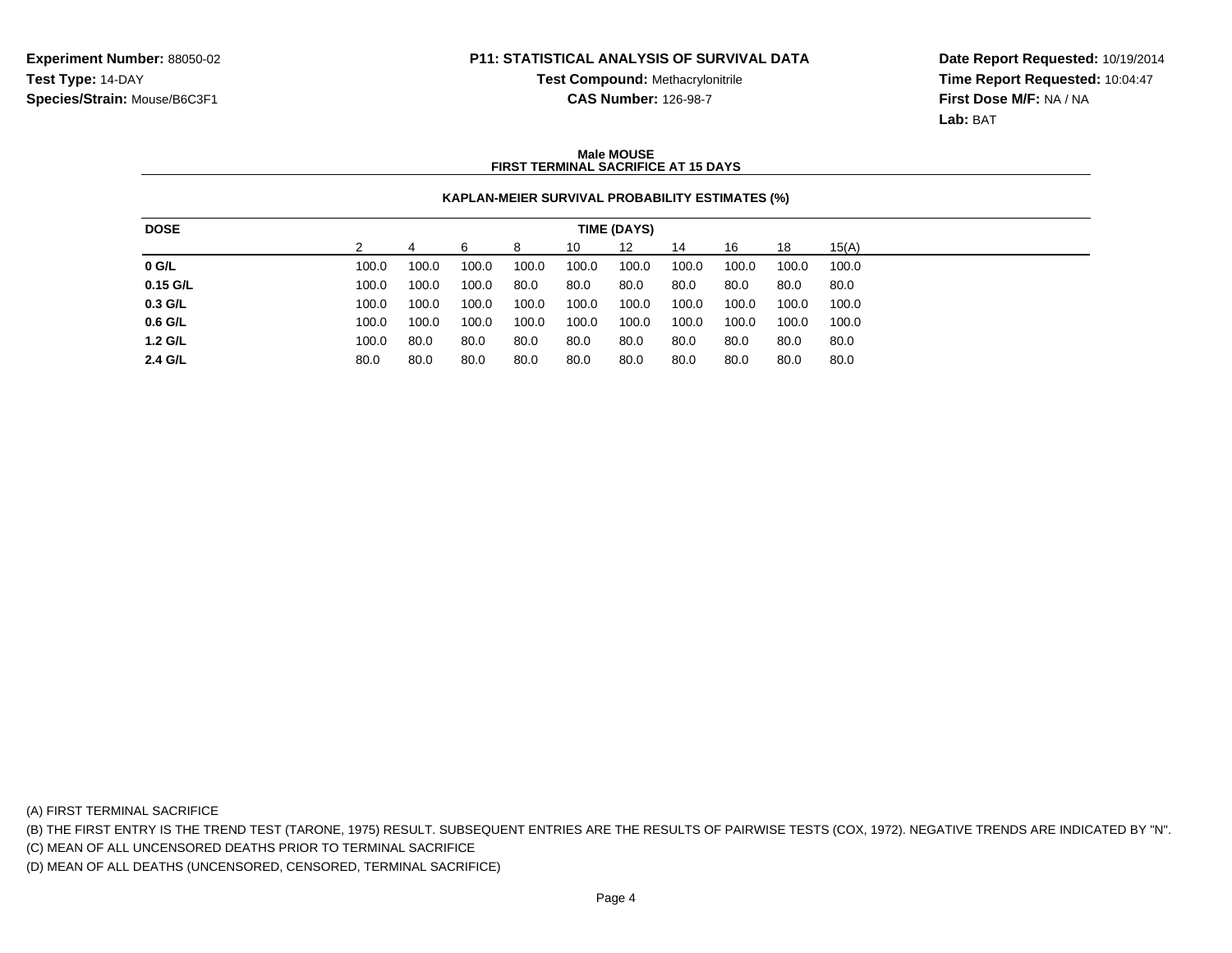**Test Compound:** Methacrylonitrile**CAS Number:** 126-98-7

**Date Report Requested:** 10/19/2014**Time Report Requested:** 10:04:47**First Dose M/F:** NA / NA**Lab:** BAT

#### **Male MOUSE FIRST TERMINAL SACRIFICE AT 15 DAYSSURVIVAL SUMMARY STATISTICSDOSE 0 G/L 0.15 G/L 0.3 G/L 0.6 G/L SURVIVAL AT END OF STUDY** 100.0% $\%$  80.0% 100.0% 100.0% 100.0% (KAPLAN-MEIER)**SIGNIFICANCE (B)** P=0.489 P=1.000 ----- ----- (LIFE TABLE) **MEAN DAY OF NATURAL DEATHS (C)**) and the contract of  $7.0$  . . (STANDARD ERROR) (.) (.) (.) (.) **MEAN LIFE SPAN (D)** $\bullet$  15.0 0 15.0 15.0 15.0 15.0 (STANDARD ERROR)(0.0) (0.0) (1.6) (0.0) (0.0) (0.0) (0.0)

(A) FIRST TERMINAL SACRIFICE

(B) THE FIRST ENTRY IS THE TREND TEST (TARONE, 1975) RESULT. SUBSEQUENT ENTRIES ARE THE RESULTS OF PAIRWISE TESTS (COX, 1972). NEGATIVE TRENDS ARE INDICATED BY "N".

(C) MEAN OF ALL UNCENSORED DEATHS PRIOR TO TERMINAL SACRIFICE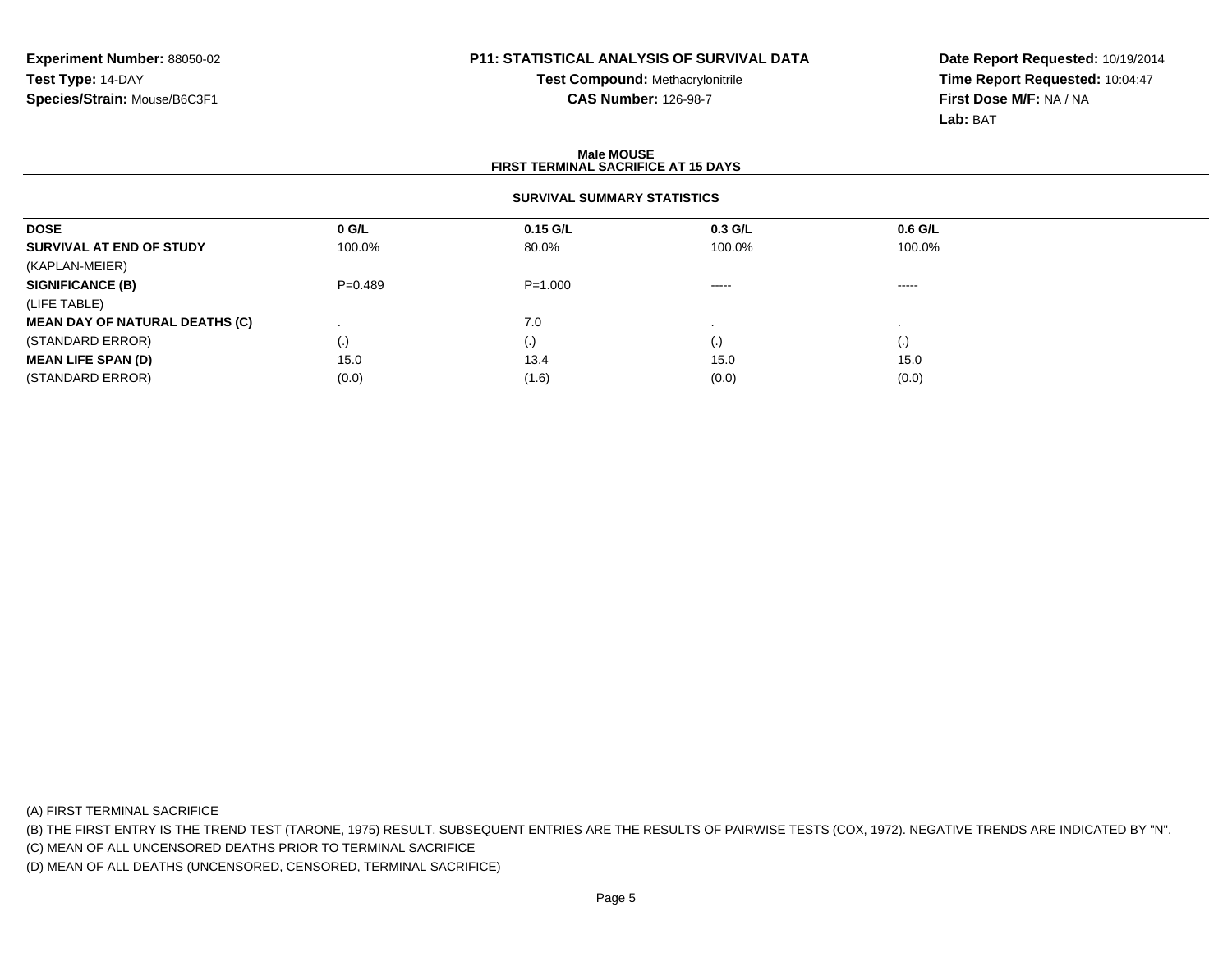**Test Compound:** Methacrylonitrile**CAS Number:** 126-98-7

**Date Report Requested:** 10/19/2014**Time Report Requested:** 10:04:47**First Dose M/F:** NA / NA**Lab:** BAT

|                                       | <b>Male MOUSE</b><br><b>FIRST TERMINAL SACRIFICE AT 15 DAYS</b> |                    |  |  |  |  |  |
|---------------------------------------|-----------------------------------------------------------------|--------------------|--|--|--|--|--|
|                                       | <b>SURVIVAL SUMMARY STATISTICS</b>                              |                    |  |  |  |  |  |
| <b>DOSE</b>                           | $1.2$ G/L                                                       | 2.4 G/L            |  |  |  |  |  |
| SURVIVAL AT END OF STUDY              | 80.0%                                                           | 80.0%              |  |  |  |  |  |
| (KAPLAN-MEIER)                        |                                                                 |                    |  |  |  |  |  |
| <b>SIGNIFICANCE (B)</b>               | $P = 1.000$                                                     | $P = 1.000$        |  |  |  |  |  |
| (LIFE TABLE)                          |                                                                 |                    |  |  |  |  |  |
| <b>MEAN DAY OF NATURAL DEATHS (C)</b> | 4.0                                                             | 2.0                |  |  |  |  |  |
| (STANDARD ERROR)                      | (.)                                                             | $\left( . \right)$ |  |  |  |  |  |
| <b>MEAN LIFE SPAN (D)</b>             | 12.8                                                            | 12.4               |  |  |  |  |  |
| (STANDARD ERROR)                      | (2.2)                                                           | (2.6)              |  |  |  |  |  |

(A) FIRST TERMINAL SACRIFICE

(B) THE FIRST ENTRY IS THE TREND TEST (TARONE, 1975) RESULT. SUBSEQUENT ENTRIES ARE THE RESULTS OF PAIRWISE TESTS (COX, 1972). NEGATIVE TRENDS ARE INDICATED BY "N".

(C) MEAN OF ALL UNCENSORED DEATHS PRIOR TO TERMINAL SACRIFICE

(D) MEAN OF ALL DEATHS (UNCENSORED, CENSORED, TERMINAL SACRIFICE)

 $(2.2)$   $(2.6)$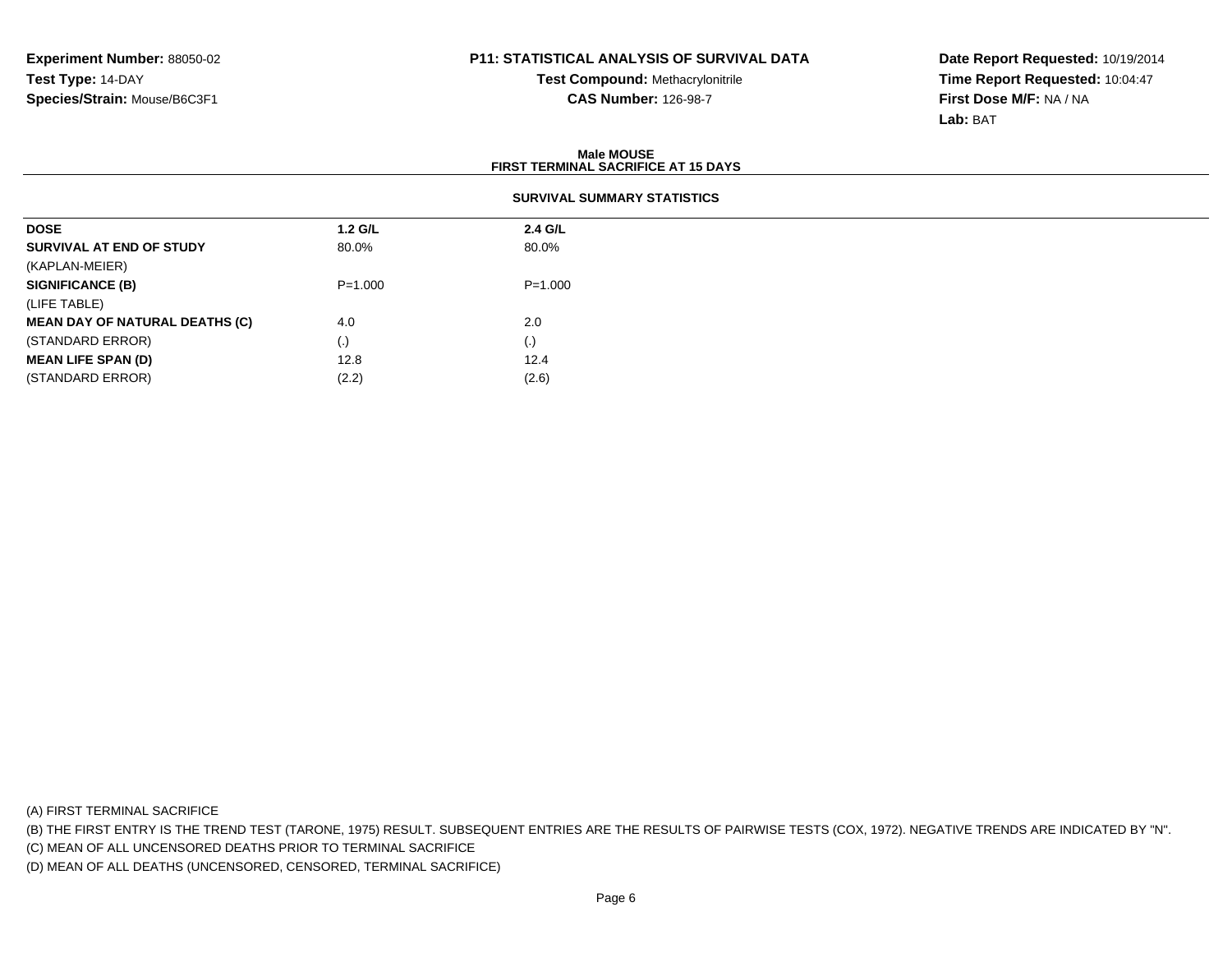**Test Compound:** Methacrylonitrile**CAS Number:** 126-98-7

**Date Report Requested:** 10/19/2014**Time Report Requested:** 10:04:47**First Dose M/F:** NA / NA**Lab:** BAT

# **Female MOUSE FIRST TERMINAL SACRIFICE AT 15 DAYS**

|                              |                     | INDIVIDUAL SURVIVAL TIMES (DAYS) |                   |  |
|------------------------------|---------------------|----------------------------------|-------------------|--|
| $DOSE = 0$ G/L               |                     |                                  |                   |  |
| <b>TOTAL 5</b>               | UNCENSORED DEATHS 0 | CENSORED DEATHS 0                | <b>TERMINAL 5</b> |  |
| <b>UNCENSORED DEATH DAYS</b> |                     |                                  |                   |  |
| none                         |                     |                                  |                   |  |
| <b>CENSORED DEATH DAYS</b>   |                     |                                  |                   |  |
| none                         |                     |                                  |                   |  |
| $DOSE = 0.15$ G/L            |                     |                                  |                   |  |
| <b>TOTAL 5</b>               | UNCENSORED DEATHS 0 | <b>CENSORED DEATHS 0</b>         | <b>TERMINAL 5</b> |  |
| <b>UNCENSORED DEATH DAYS</b> |                     |                                  |                   |  |
| none                         |                     |                                  |                   |  |
| <b>CENSORED DEATH DAYS</b>   |                     |                                  |                   |  |
| none                         |                     |                                  |                   |  |
| $DOSE = 0.3$ G/L             |                     |                                  |                   |  |
| <b>TOTAL 5</b>               | UNCENSORED DEATHS 0 | <b>CENSORED DEATHS 0</b>         | <b>TERMINAL 5</b> |  |
| <b>UNCENSORED DEATH DAYS</b> |                     |                                  |                   |  |
| none                         |                     |                                  |                   |  |
| <b>CENSORED DEATH DAYS</b>   |                     |                                  |                   |  |
| none                         |                     |                                  |                   |  |
| $DOSE = 0.6$ G/L             |                     |                                  |                   |  |
| <b>TOTAL 5</b>               | UNCENSORED DEATHS 0 | <b>CENSORED DEATHS 0</b>         | <b>TERMINAL 5</b> |  |
| <b>UNCENSORED DEATH DAYS</b> |                     |                                  |                   |  |
| none                         |                     |                                  |                   |  |
| <b>CENSORED DEATH DAYS</b>   |                     |                                  |                   |  |
| none                         |                     |                                  |                   |  |
|                              |                     |                                  |                   |  |

(A) FIRST TERMINAL SACRIFICE

(B) THE FIRST ENTRY IS THE TREND TEST (TARONE, 1975) RESULT. SUBSEQUENT ENTRIES ARE THE RESULTS OF PAIRWISE TESTS (COX, 1972). NEGATIVE TRENDS ARE INDICATED BY "N".

(C) MEAN OF ALL UNCENSORED DEATHS PRIOR TO TERMINAL SACRIFICE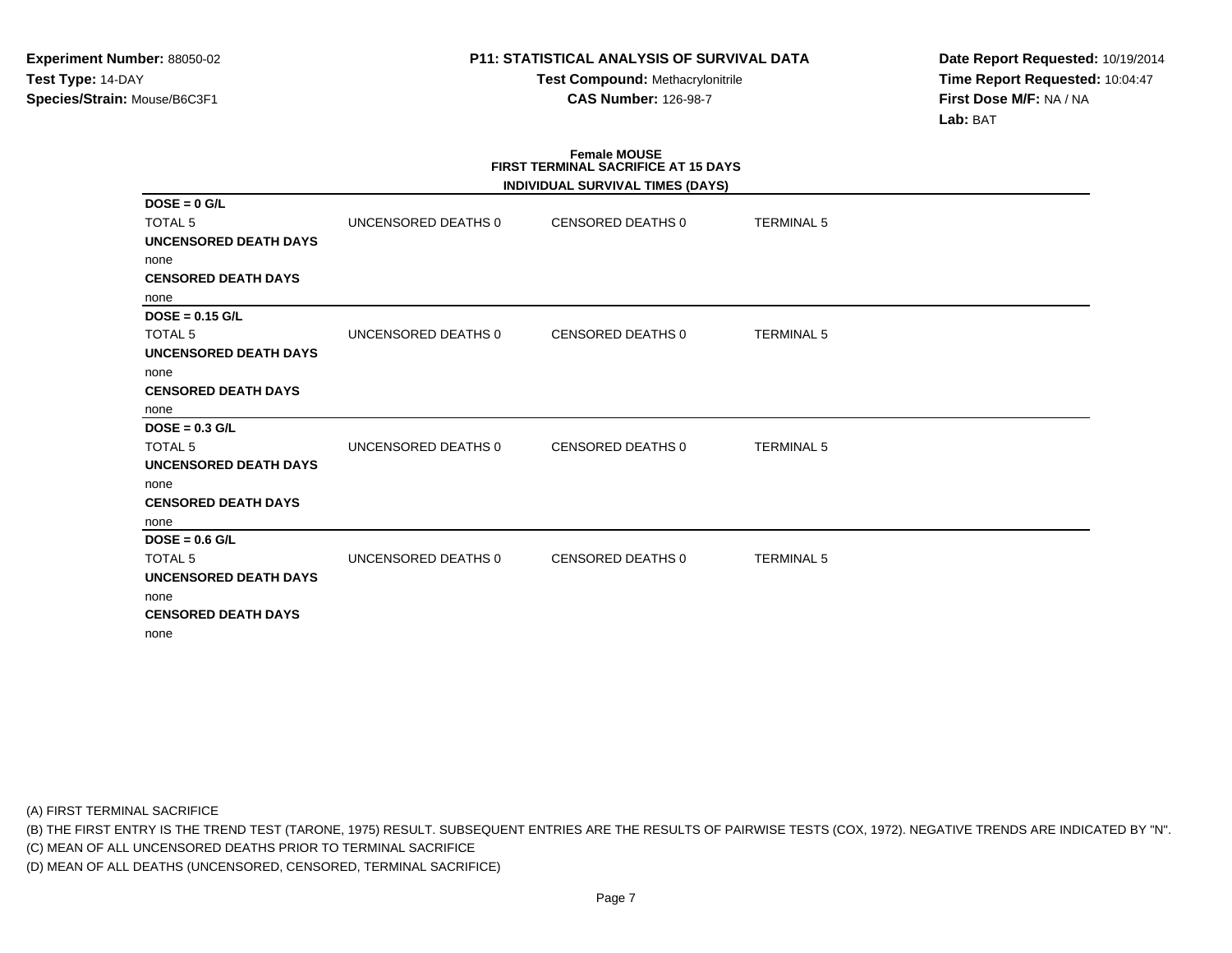**Test Compound:** Methacrylonitrile**CAS Number:** 126-98-7

**Date Report Requested:** 10/19/2014**Time Report Requested:** 10:04:47**First Dose M/F:** NA / NA**Lab:** BAT

### **Female MOUSE FIRST TERMINAL SACRIFICE AT 15 DAYSINDIVIDUAL SURVIVAL TIMES (DAYS)**

| $DOSE = 1.2$ G/L   |                            |                              |   |                     |                   |                   |
|--------------------|----------------------------|------------------------------|---|---------------------|-------------------|-------------------|
| TOTAL <sub>5</sub> |                            |                              |   | UNCENSORED DEATHS 5 | CENSORED DEATHS 0 | TERMINAL 0        |
|                    |                            | <b>UNCENSORED DEATH DAYS</b> |   |                     |                   |                   |
| 3                  | 3                          | 3                            | 3 | 3                   |                   |                   |
|                    | <b>CENSORED DEATH DAYS</b> |                              |   |                     |                   |                   |
| none               |                            |                              |   |                     |                   |                   |
| $DOSE = 2.4$ G/L   |                            |                              |   |                     |                   |                   |
| TOTAL 5            |                            |                              |   | UNCENSORED DEATHS 4 | CENSORED DEATHS 0 | <b>TERMINAL 1</b> |
|                    |                            | <b>UNCENSORED DEATH DAYS</b> |   |                     |                   |                   |
| 3                  | 3                          | 3                            | 3 |                     |                   |                   |
|                    | <b>CENSORED DEATH DAYS</b> |                              |   |                     |                   |                   |
| none               |                            |                              |   |                     |                   |                   |

(A) FIRST TERMINAL SACRIFICE

(B) THE FIRST ENTRY IS THE TREND TEST (TARONE, 1975) RESULT. SUBSEQUENT ENTRIES ARE THE RESULTS OF PAIRWISE TESTS (COX, 1972). NEGATIVE TRENDS ARE INDICATED BY "N".

(C) MEAN OF ALL UNCENSORED DEATHS PRIOR TO TERMINAL SACRIFICE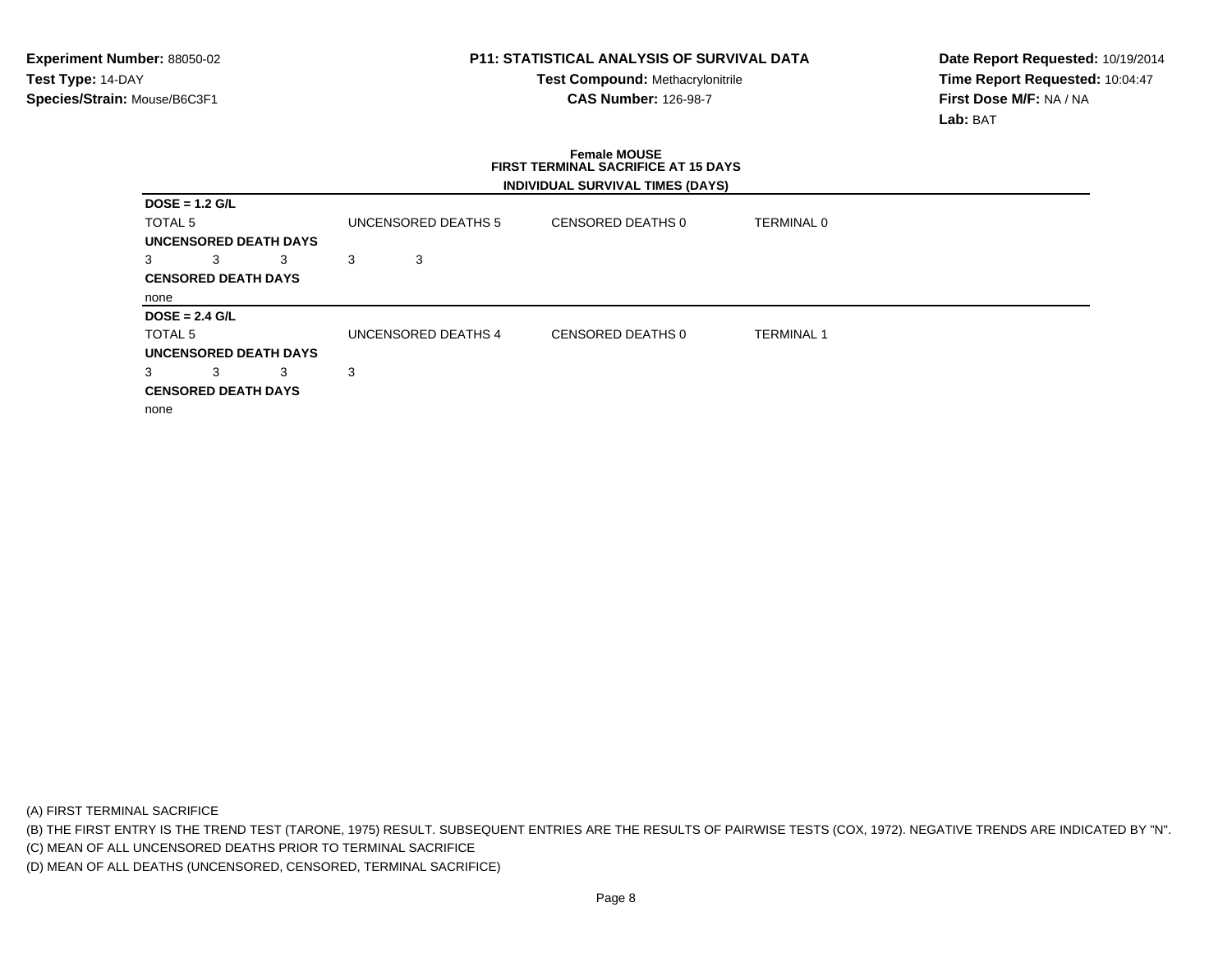**Test Compound:** Methacrylonitrile**CAS Number:** 126-98-7

**Date Report Requested:** 10/19/2014**Time Report Requested:** 10:04:47**First Dose M/F:** NA / NA**Lab:** BAT

### **Female MOUSEFIRST TERMINAL SACRIFICE AT 15 DAYS**

### **KAPLAN-MEIER SURVIVAL PROBABILITY ESTIMATES (%)**

| <b>DOSE</b> | <b>TIME (DAYS)</b> |       |       |       |       |       |       |       |       |       |
|-------------|--------------------|-------|-------|-------|-------|-------|-------|-------|-------|-------|
|             |                    |       | 6     | 8     | 10    | 12    | 14    | 16    | 18    | 15(A) |
| $0$ G/L     | 100.0              | 100.0 | 100.0 | 100.0 | 100.0 | 100.0 | 100.0 | 100.0 | 100.0 | 100.0 |
| $0.15$ G/L  | 100.0              | 100.0 | 100.0 | 100.0 | 100.0 | 100.0 | 100.0 | 100.0 | 100.0 | 100.0 |
| 0.3 G/L     | 100.0              | 100.0 | 100.0 | 100.0 | 100.0 | 100.0 | 100.0 | 100.0 | 100.0 | 100.0 |
| $0.6$ G/L   | 100.0              | 100.0 | 100.0 | 100.0 | 100.0 | 100.0 | 100.0 | 100.0 | 100.0 | 100.0 |
| 1.2 G/L     | 100.0              | 0.0   | 0.0   | 0.0   | 0.0   | 0.0   | 0.0   | 0.0   | 0.0   | 0.0   |
| 2.4 G/L     | 100.0              | 20.0  | 20.0  | 20.0  | 20.0  | 20.0  | 20.0  | 20.0  | 20.0  | 20.0  |

(A) FIRST TERMINAL SACRIFICE

(B) THE FIRST ENTRY IS THE TREND TEST (TARONE, 1975) RESULT. SUBSEQUENT ENTRIES ARE THE RESULTS OF PAIRWISE TESTS (COX, 1972). NEGATIVE TRENDS ARE INDICATED BY "N".

(C) MEAN OF ALL UNCENSORED DEATHS PRIOR TO TERMINAL SACRIFICE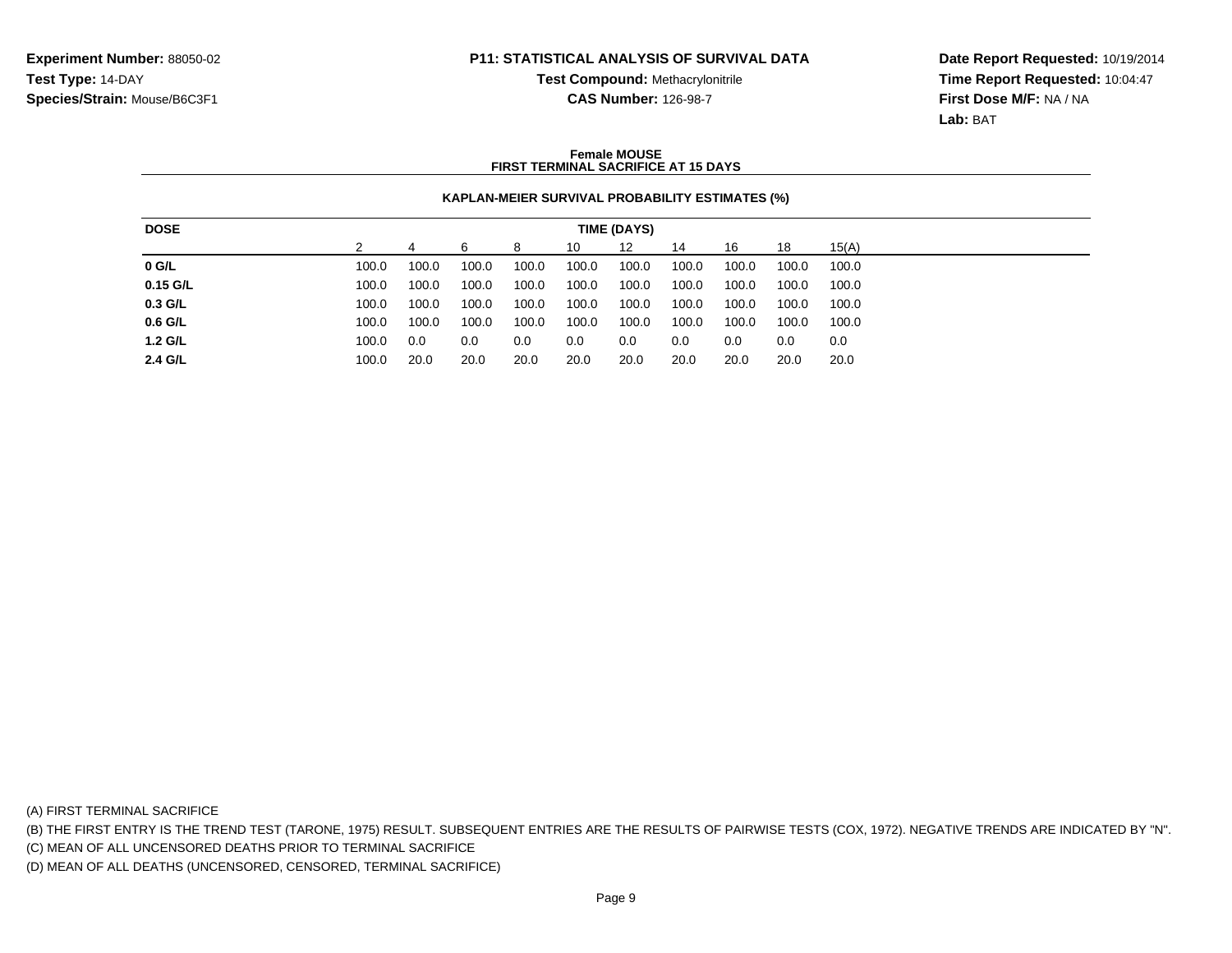**Test Compound:** Methacrylonitrile**CAS Number:** 126-98-7

**Date Report Requested:** 10/19/2014**Time Report Requested:** 10:04:47**First Dose M/F:** NA / NA**Lab:** BAT

#### **Female MOUSE FIRST TERMINAL SACRIFICE AT 15 DAYSSURVIVAL SUMMARY STATISTICSDOSE 0 G/L 0.15 G/L 0.3 G/L 0.6 G/L SURVIVAL AT END OF STUDY** 100.0% 100.0% 100.0% 100.0% (KAPLAN-MEIER)**SIGNIFICANCE (B)** P=0.000 ----- ----- ----- (LIFE TABLE) **MEAN DAY OF NATURAL DEATHS (C)** . . . . (STANDARD ERROR) (.) (.) (.) (.) **MEAN LIFE SPAN (D)** $\bullet$  15.0 0 15.0 15.0 15.0 15.0 15.0 (STANDARD ERROR) $(0.0)$   $(0.0)$   $(0.0)$   $(0.0)$   $(0.0)$   $(0.0)$   $(0.0)$   $(0.0)$

(A) FIRST TERMINAL SACRIFICE

(B) THE FIRST ENTRY IS THE TREND TEST (TARONE, 1975) RESULT. SUBSEQUENT ENTRIES ARE THE RESULTS OF PAIRWISE TESTS (COX, 1972). NEGATIVE TRENDS ARE INDICATED BY "N".

(C) MEAN OF ALL UNCENSORED DEATHS PRIOR TO TERMINAL SACRIFICE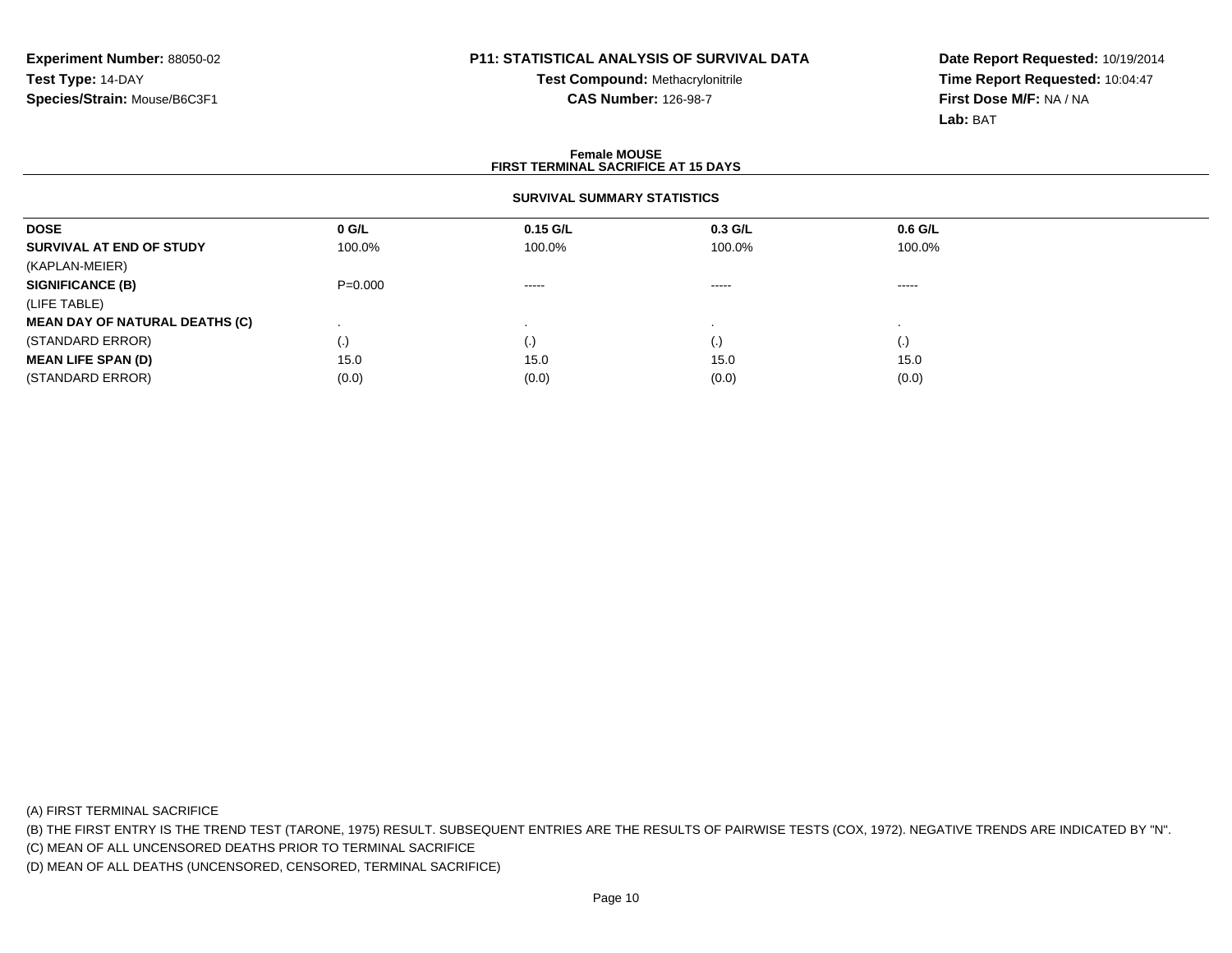**Test Compound:** Methacrylonitrile**CAS Number:** 126-98-7

**Date Report Requested:** 10/19/2014**Time Report Requested:** 10:04:47**First Dose M/F:** NA / NA**Lab:** BAT

|                                       |                                    | <b>Female MOUSE</b><br><b>FIRST TERMINAL SACRIFICE AT 15 DAYS</b> |  |  |  |  |
|---------------------------------------|------------------------------------|-------------------------------------------------------------------|--|--|--|--|
|                                       | <b>SURVIVAL SUMMARY STATISTICS</b> |                                                                   |  |  |  |  |
| <b>DOSE</b>                           | $1.2$ G/L                          | 2.4 G/L                                                           |  |  |  |  |
| SURVIVAL AT END OF STUDY              | $0.0\%$                            | 20.0%                                                             |  |  |  |  |
| (KAPLAN-MEIER)                        |                                    |                                                                   |  |  |  |  |
| <b>SIGNIFICANCE (B)</b>               | $P = 0.016$                        | $P=0.066$                                                         |  |  |  |  |
| (LIFE TABLE)                          |                                    |                                                                   |  |  |  |  |
| <b>MEAN DAY OF NATURAL DEATHS (C)</b> | 3.0                                | 3.0                                                               |  |  |  |  |
| (STANDARD ERROR)                      | $\left( . \right)$                 | $\left( . \right)$                                                |  |  |  |  |
| <b>MEAN LIFE SPAN (D)</b>             | 3.0                                | 5.4                                                               |  |  |  |  |
| (STANDARD ERROR)                      | (0.0)                              | (2.4)                                                             |  |  |  |  |

(A) FIRST TERMINAL SACRIFICE

(B) THE FIRST ENTRY IS THE TREND TEST (TARONE, 1975) RESULT. SUBSEQUENT ENTRIES ARE THE RESULTS OF PAIRWISE TESTS (COX, 1972). NEGATIVE TRENDS ARE INDICATED BY "N".

(C) MEAN OF ALL UNCENSORED DEATHS PRIOR TO TERMINAL SACRIFICE

(D) MEAN OF ALL DEATHS (UNCENSORED, CENSORED, TERMINAL SACRIFICE)

 $(0.0)$   $(2.4)$